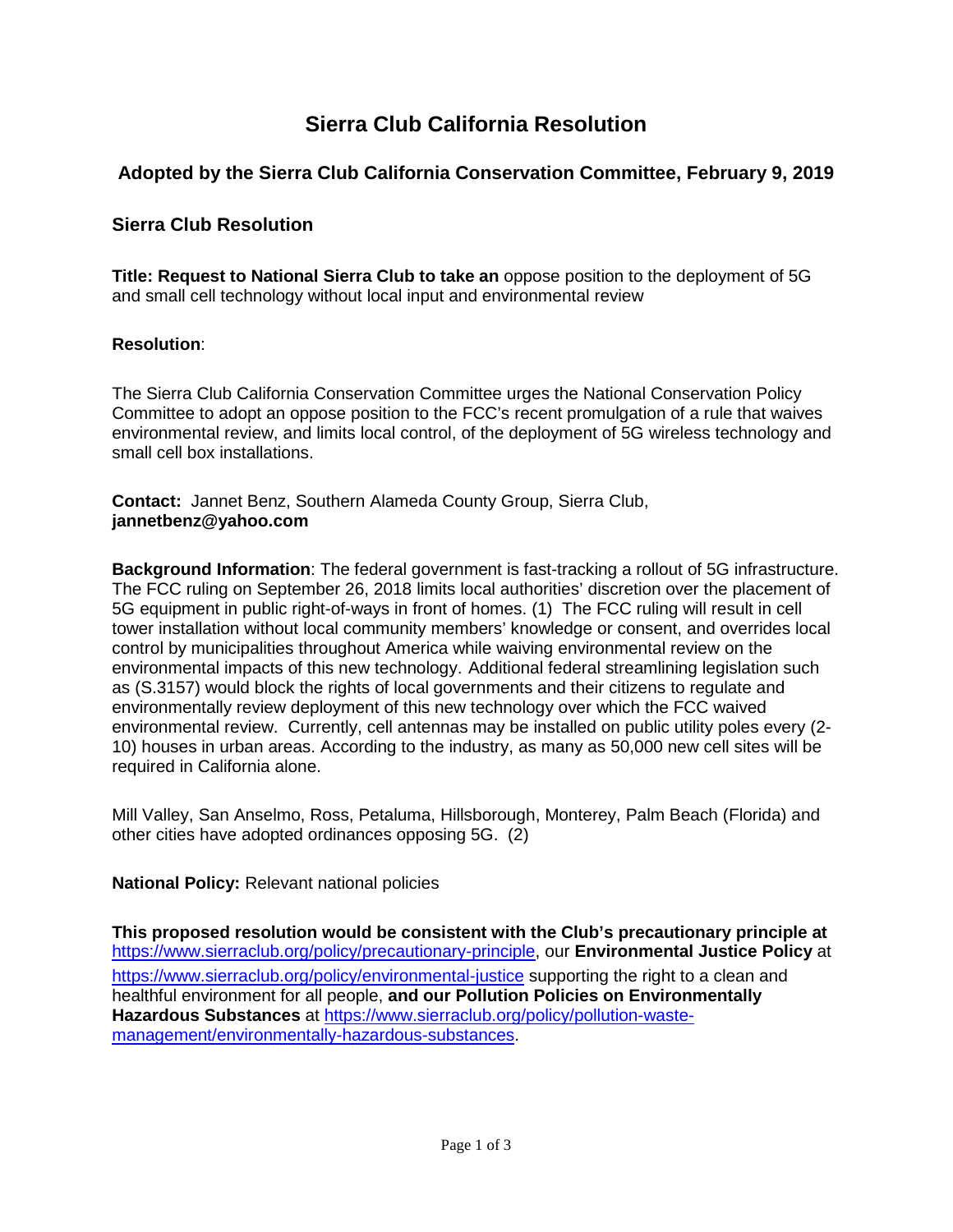# **Arguments For**: What are the debating points in favor of the resolution?

1. Concern is being raised as to the deployment of radiofrequency radiation (RF) without adequate environmental review or the ability of local jurisdictions to determine their appropriate locations. Because this is the first generation of people to have exposure to this level of microwave (RF EMR) radiofrequencies, it could be decades before health and environmental consequences are known. This lack of knowledge is aggravated due to the FCC's waiver of environmental review which would identify what risks if any may be present. Due to the lack of adequate environmental review, precaution in the roll out of this new 5G technology is urged.

2. This technology was brought to market with no safety testing, and a safe level of microwave radiation has never been identified. The telecommunications industry produces its own scientific studies; however, given the industry's interests, these studies without independent review and testing are problematic.

3. Sound regulatory policy regarding current and future telecommunications initiatives will require assessment of risks to human health, environmental health, public safety, privacy, security and social and environmental consequences. The FCC safety guidelines are 30 years old and presently do NOT take into account continuous exposures to low levels of microwave and millimeter wave exposure 24 hours a day, 7 days a week.

4. The Club supports local control that the present policy supporting 5G technology takes away from communities.

# **Arguments Against**:

1. The popularity and widespread use of, and increasing dependency on, wireless technologies has spawned a telecommunications industrial revolution. On the horizon, a new generation of even shorter high frequency 5G wavelengths is being proposed to power the Internet of Things (IoT). The IoT promises us convenient and easy lifestyles with a massive 5G interconnected telecommunications network. We also understand that 5G may be anticipated for the deployment of "driverless cars."

2. 5G exposures are within FCC current (1996) safety guidelines.

3. Controversy continues with regards to harm from current 2G, 3G and 4G wireless technologies.

4. The technology is perceived as popularly ambitious among the telecommunications sectors.

**Who has approved this resolution**: The San Francisco Bay Chapter approved this resolution unanimously and has forwarded it to the Calconscom.